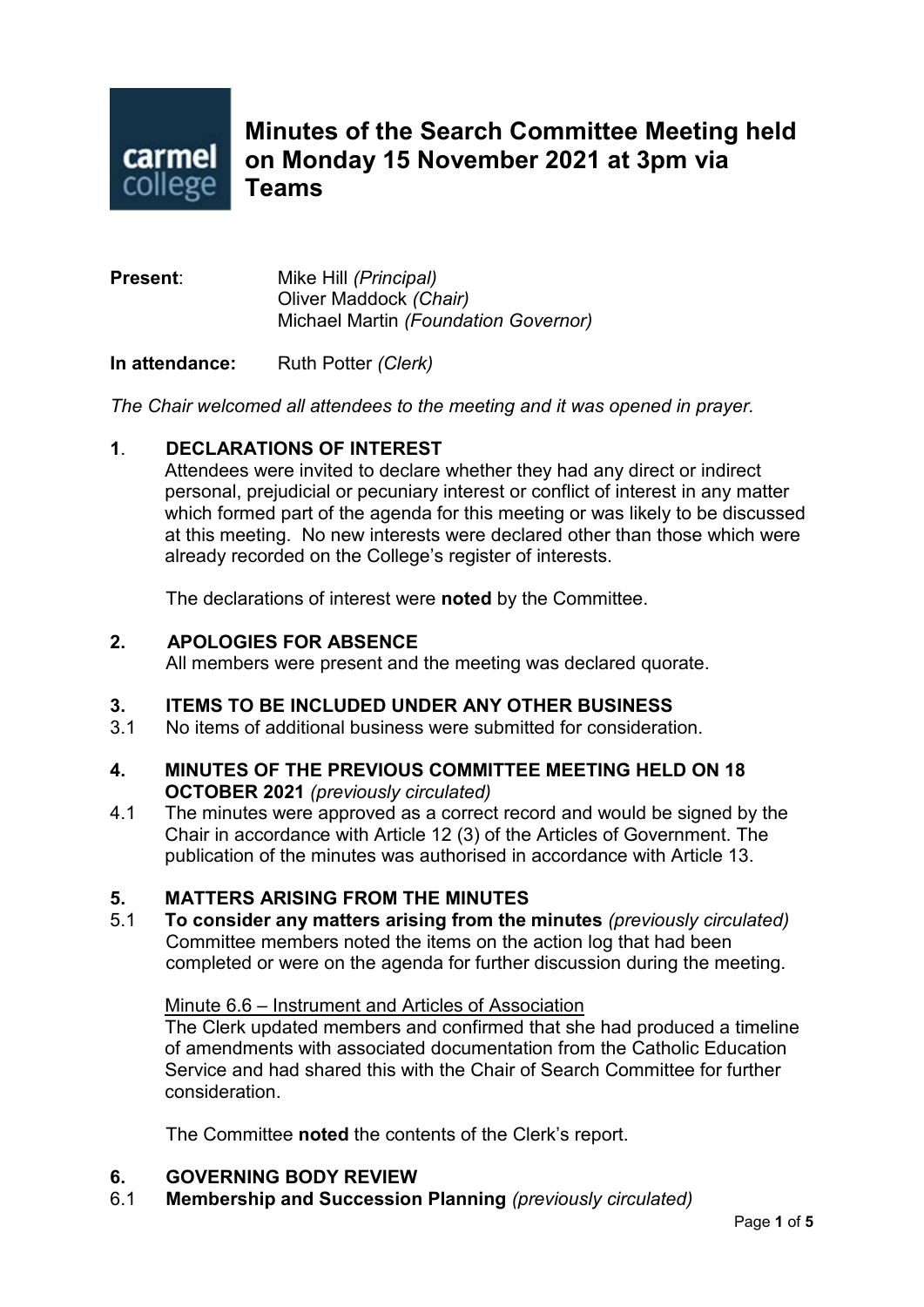The Clerk referred to her report and highlighted the following points by way of update since the last meeting:

- David Lawson, Foundation Governor, had resigned with effect from 20 October 2021 due to increased responsibilities following ordination as Deacon.
- Michelle Dutton, Associate Member, had resigned with effect from 31 October 2021 due to unexpected extra work and personal commitments.
- The Chair of Governors had received communication from a Foundation Governor who had been persistently absent from meetings, but the outcome of this was as yet unknown.
- As a result of the resignation of David Lawson, the Board had two confirmed Foundation Governor vacancies. Two more Foundation Governors had terms of office that were due to expire in this academic year, one of whom – Mick Martin – had indicated he wished to be considered for re-appointment.
- An advertisement for Foundation Governor had appeared in the Archdiocese of Liverpool Secondary School Improvement Trust (ALSSIT) Newsletter. Further open advertisement opportunities were being explored.
- Audit Committee membership this needed to be strengthened following the resignation of Michelle Dutton and to ensure that the mix of skills and experience allowed the Committee to discharge its duties effectively. In particular, the lack of accountancy experience/knowledge on the Committee was identified as a weakness to be addressed if possible.

Discussion ensued regarding the board vacancies and committee membership. The remaining members of the Committee confirmed that – had they been quorate – they would have recommended to the Full Governing Body the re-appointment of Mick Martin for a second term of office as Foundation Governor. This was not possible, however, as if Mick Martin withdrew from the meeting it would render it inquorate. The proposed reappointment would require formal consideration and approval by the Full Governing Body.

The Chair of Search Committee indicated that he was in contact with a former Carmel student who was a paralegal and was interested in serving as an Associate Member, most likely on Quality and Standards Committee. This could help to fill an anticipated gap in legal expertise. It was agreed that she would be invited to a meeting with the Principal, Clerk and Chair of Search Committee in the first place, to consider suitability.

**ACTION – (a) Clerk to seek update from Chair of Governors in relation to Foundation Governor communication and report back to Search Committee members (b) FGB agenda item – Re-appointment of Mick Martin as Foundation Governor (c) Chair of Search Committee to contact potential new Associate Member and arrange meeting with Principal, Clerk and Chair of Search Committee**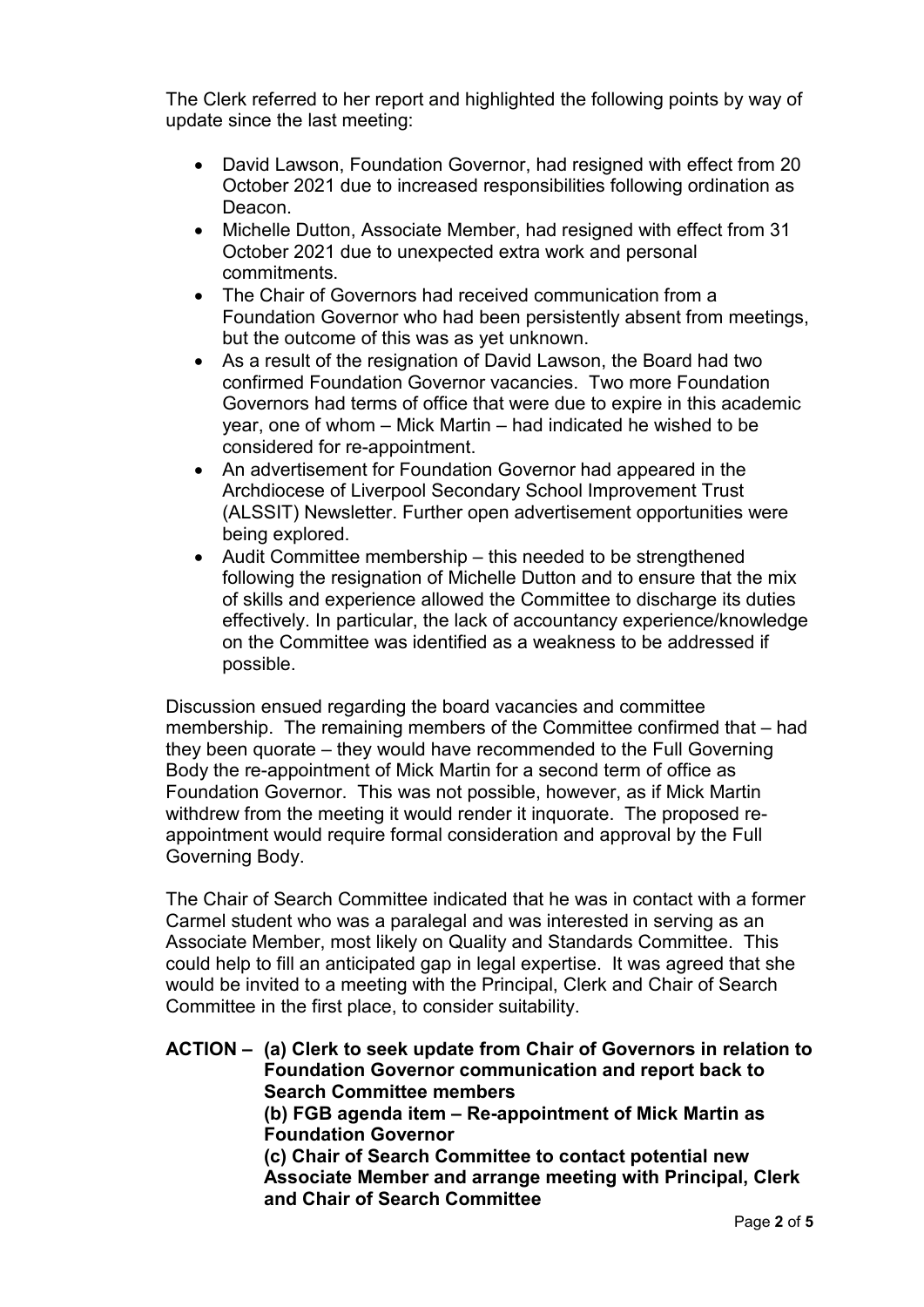### 6.2 **Terms of Reference Annual Review** *(previously circulated)*

The Clerk presented the Terms of Reference and highlighted proposed amendments to Quality and Standards Committee and Search Committee clauses. These proposed amendments had been recommended following an annual review by the individual committees. The only committee that had not yet had the opportunity to review its terms of reference was the Remuneration Committee, which was due to meet the following day.

One additional amendment was agreed as follows:

• Quality and Standards Committee, clause 3, add 'summative' before assessments.

The Committee **recommended approval** to the Board of the amended Terms of Reference document and **agreed** that any proposed amendments arising from the Remuneration Committee be put directly before the Board for consideration in order to avoid unnecessary delay.

### **ACTION – FGB agenda item – Terms of Reference**

#### 6.3 **Register of Interests** *(previously circulated)*

The Clerk referred members to the requirement to maintain a register of governors' interests which was available for inspection and published on the College website. Updated declarations of interests had been requested from all board members and the updated Register of Interests was presented to the Committee. It was noted that one Foundation Governor had not yet returned an updated declaration of interest form despite a number of requests.

Committee members **noted** the updated Register of Interests and **agreed** that arrangements should be made for this to be published on the website. It was furthermore agreed that 'Annual Review of Register of Interests' should feature on the Search Committee's cycle of business in Autumn Term 1.

#### **ACTION** – **(a) Publish updated Register of Interests on College website. (b) Add to Search Committee Cycle of Business.**

# **7. GOVERNANCE ACTION PLAN**

# 7.1 **Education and Training Foundation (ETF) Board Review Action Plan** *(previously circulated)*

The Clerk presented the ETF Board Review Action Plan log which had been updated with Autumn Term 2 progress. The following points were highlighted and discussed in relation to the areas with a red RAG rating:

• Governor Recruitment Policy – it was intended to develop a comprehensive Governor Handbook which would include a revised recruitment policy. Some progress had been made with this and one new element of the handbook (Governor Induction Policy) was due for consideration by the Full Governing Body in December. Timeline for approval of complete handbook would be delayed to Spring Term due to other immediate pressures on the Clerk's workload.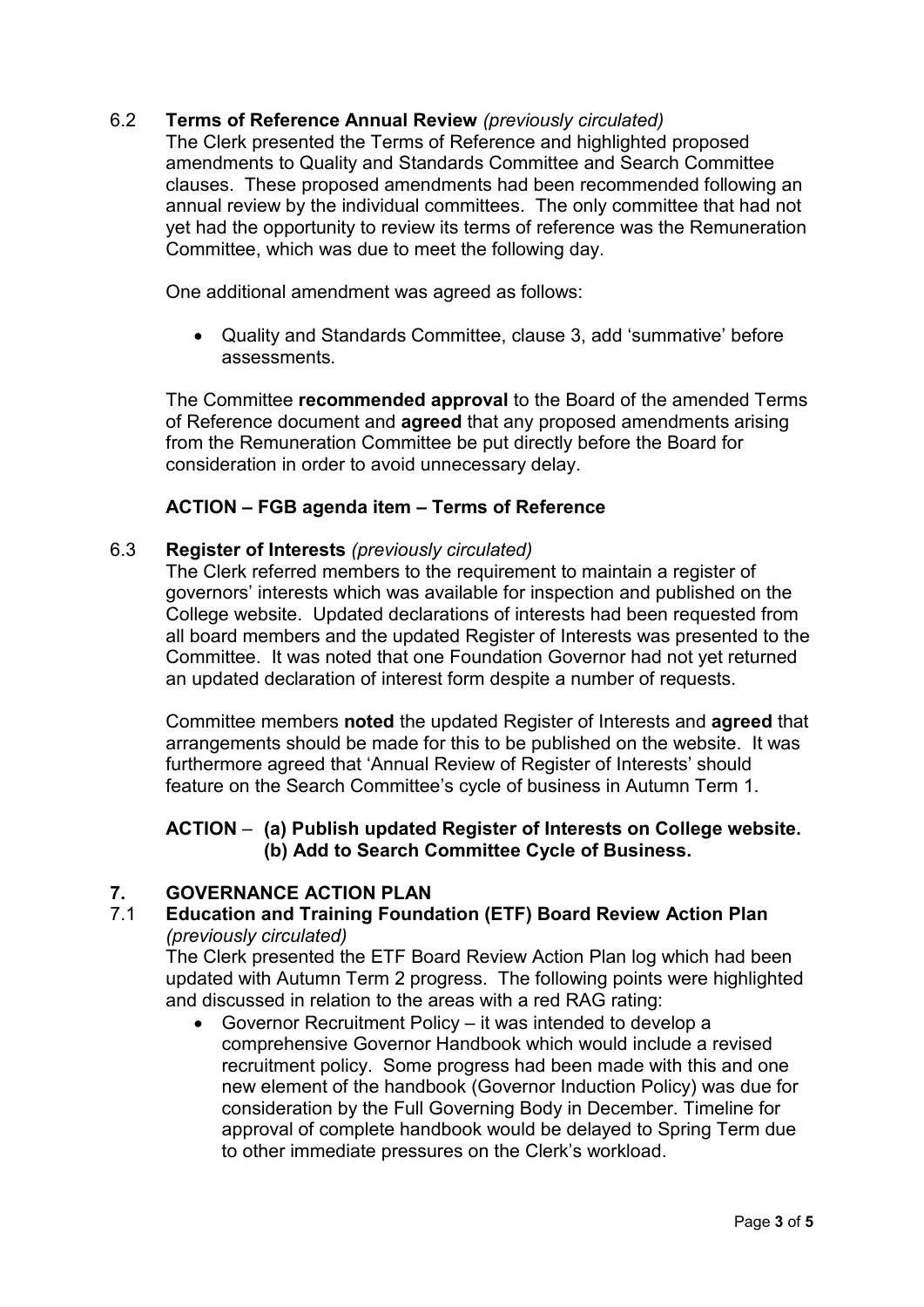- Code of Governance a review of compliance requirements and a comparison exercise across the three relevant codes was due to take place in the new year.
- Agenda layout a review of agenda layout and standardised reporting was due to be led by the Chair of Governors in the new year.
- Link governors a review of link governor roles and clarification of expectations was due to be led by the Chair of Governors in the new year and would follow on from the approval of new Strategic Plan priorities.
- Governor appraisal process determining and implementing a governor and Chair appraisal process was due to be led by the Chair of Governors and was also directly linked to planned developments in the governance self-assessment process for 2021-22.

Committee members **noted** the progress recorded in the action log and thanked the Clerk for her work on this.

#### 7.2 **Governance SAR** *(previously circulated)*

The Principal presented his report on the draft Governance SAR which had been populated with outcomes arising from the ETF Board Review Report.

A discussion ensued on the challenges presented by fitting the board review outcomes into the Governance SAR template. In addition, it was important that the SAR document was also reflective of important areas such as mission. It was noted that development of this process was ongoing and the Governance SAR document would continue to evolve accordingly. Further work was required on the document to get it fit for purpose prior to the Governance SAR panel scheduled for 1 December 2021.

The following next steps were **agreed**:

- Principal to supplement document with additional evidence from Ofsted and Archdiocese denominational inspection reports
- members to meet in College on Thursday 18 November with Chair of Governors and finalise draft document
- members were invited to present revised report at the Governance SAR panel on 1 December.

#### **ACTION – (a) Principal to circulate revised document to Committee members and Chair of Governors (b) Members to meet with Chair of Governors to finalise document ready for presentation to Governance SAR panel on 1 December.**

#### **8. GOVERNOR TRAINING**

8.1 **Update on Governor Training Activities** *(previously circulated)* Governors were reminded of the range of training and development opportunities available to board members via the ETF Board Development Programme. Members were invited to update the Clerk on any training activities they had completed since the last meeting.